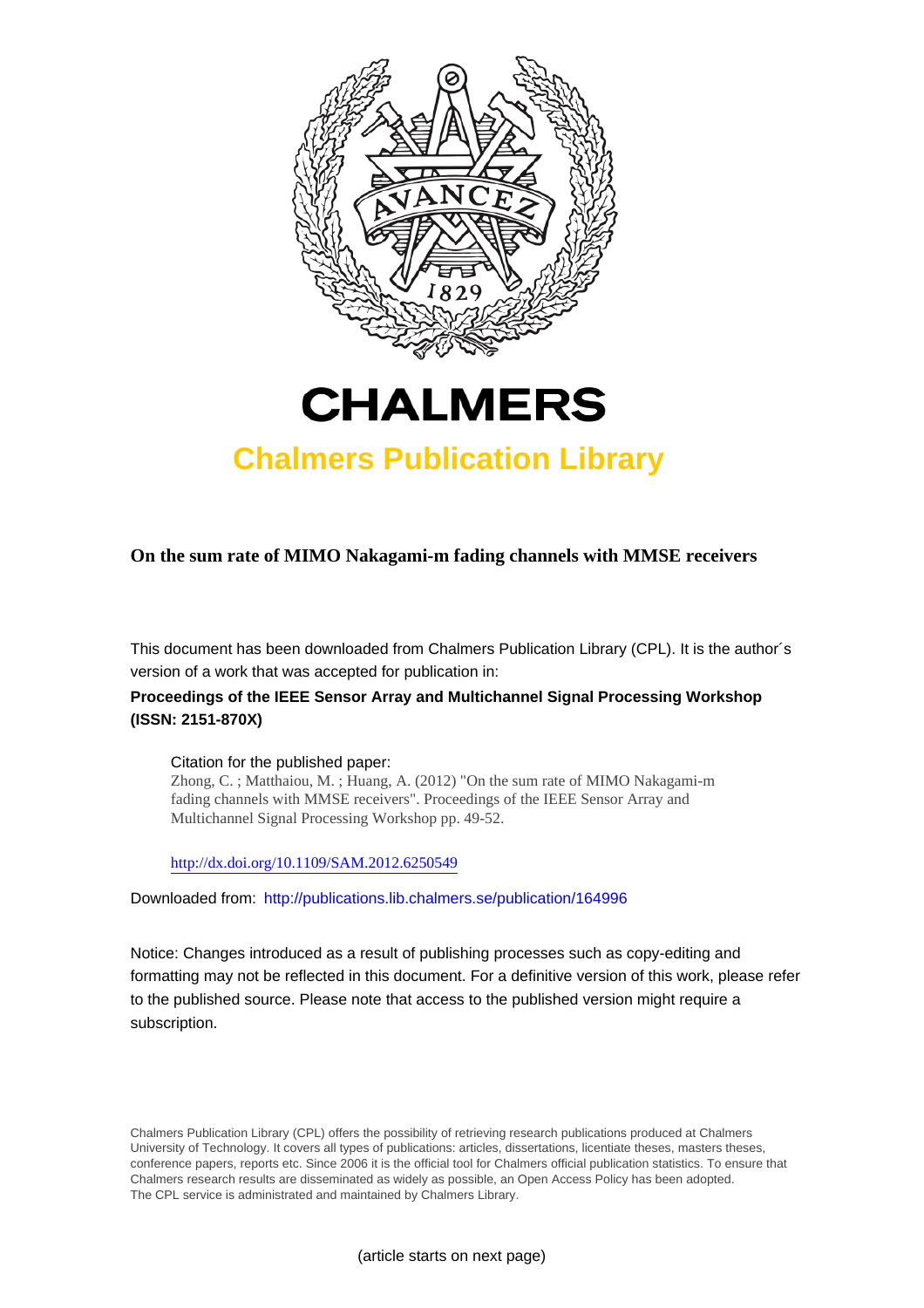# On the Sum Rate of MIMO Nakagami- $m$  Fading Channels with MMSE Receivers

Caijun Zhong<sup>§</sup>, Michail Matthaiou<sup>†</sup>, Aiping Huang<sup>§</sup>, and Zhaoyang Zhang<sup>§</sup>

§Institute of Information and Communication Engineering, Zhejiang University, Hangzhou, China †Department of Signals and Systems, Chalmers University of Technology, Gothenburg, Sweden Email: {caijunzhong, aiping.huang, ning ming}@zju.edu.cn, michail.matthaiou@chalmers.se

*Abstract***—In this paper, we elaborate on the ergodic sum rate of multiple-input multiple-output (MIMO) Nakagami-** $m$  fading **channels with linear minimum mean square error (MMSE) receivers. For dual transmit antenna configurations, we present new, closed-form upper bounds on the ergodic sum rate of MMSE receivers. Moreover, we derive exact expressions for the two key parameters dictating the sum rate behavior in the low signal to noise ratio (SNR) regime, i.e., minimum energy per information bit to reliably convey any positive rate and the wideband slope. Our analytical results demonstrate the sub-optimality of linear MMSE receivers and provide useful insights into the impact of model parameters (e.g. number of antennas, fading parameters).**

#### I. INTRODUCTION

The seminal discovery of [1], which suggested that deploying multiple antennas at both the transmitter and receiver can significantly increase the spectral efficiency of communication systems, has triggered enormous interest in understanding the capacity limits of MIMO systems in various practical propagation environments. In particular, the effects of antenna correlation, line-of-sight, frequency selectivity and keyhole phenomenon on the capacity of MIMO systems have been well studied among others (see for example [2]–[4] and references therein). The common characteristic of the above mentioned works is that they all assume the use of optimal nonlinear maximum likelihood (ML) receivers. While ML receivers achieve optimal performance, they also incur the highest implementation complexity. For this reason, low complexity linear receivers, such as minimum mean square error (MMSE) receivers, have also received a considerable amount of interest. In this context, [5] proposed a generic analytic framework for analyzing the ergodic sum rate of MIMO Rayleigh and Rician fading channels with MMSE receivers.

At the same time, it is well-known that the Nakagami- $m$ distribution represents a more general fading model, which encompasses Rayleigh fading as a special case and can accurately approximate the Rician fading model [6]. Despite its practical importance, there have been no works studying the ergodic sum rate of MIMO Nakagami- $m$  fading channels with linear MMSE receivers, due to the difficulty in analytically evaluating the MIMO eigenstatistics. Motivated by this, we hereafter study the ergodic sum rate of MIMO Nakagami- $m$ fading channels with MMSE receivers.

In the following, we derive new, closed-form upper bounds on the ergodic sum rate of MIMO Nakagami- $m$  fading channels with two transmit antennas and  $N_r \geq 2$  receive antennas for MMSE receivers. In the low SNR regime, we obtain tractable closed-form expressions for the two key performance measures dictating the ergodic sum rate of the system, i.e., the minimum normalized energy per information bit required to convey any positive rate reliably and the wideband slope. We then analyze the impact of the fading severity parameter  $m$ on the ergodic sum rate of the system, and provide a sum rate performance comparison between linear MMSE receivers and optimal ML receivers. It is worth mentioning that all the presented expressions can be very easily evaluated and, more importantly, yield useful physical insights into the factors that affect the sum rate performance of linear MMSE receivers.

The remaining of the paper is organized as follows: Section II introduces the MIMO system model. Section III examines the ergodic sum rate of MMSE receivers. Section V concludes the paper and summarizes the key findings.

*Notation:* We use upper and lower case boldface to denote matrices and vectors. The expectation of a random variable (RV) is given by  $E\{\cdot\}$ . The symbols  $(\cdot)^{\dagger}$  represents the Hermitian transpose of a matrix, while the matrix determinant is denoted by  $det(\cdot)$ , and the matrix inverse will be denoted by  $(\cdot)^{-1}$ . Finally, tr $(\cdot)$  stands for the trace of a matrix. The symbol  $\stackrel{a.s.}{\rightarrow}$  denotes almost sure convergence.

#### II. MIMO SYSTEM MODEL AND LINEAR RECEIVERS

We consider a MIMO system with  $N_t$  transmit and  $N_r \geq$  $N_t$  receive antennas. Assuming no channel state information at the transmitter, the available average power,  $P$ , is distributed uniformly amongst all data streams. Hence, the input-output relationship is given by

$$
\mathbf{y} = \sqrt{\frac{P}{N_t}} \mathbf{Hs} + \mathbf{n}
$$
 (1)

where  $y \in \mathbb{C}^{N_r \times 1}$  is the received signal vector,  $\mathbf{s} \in \mathbb{C}^{N_t \times 1}$  is the vector containing the transmitted symbols which are drawn from a unit-power constellation, while the complex zero-mean noise has covariance  $E\left[\mathbf{n}\mathbf{n}^H\right] = N_0 \mathbf{I}_{N_r}$ , where  $N_0$  is the noise power. The entries of the MIMO channel matrix **H** ∈  $\mathbb{C}^{N_r \times N_t}$  are independent and identically distributed random variables with uniformly distributed phase in  $[0, 2\pi)$ , while their amplitudes  $r = |h_{i,j}|$  follows a Nakagami-m distribution

$$
p(r) = \frac{2}{\Gamma(m)} \left(\frac{m}{\Omega}\right)^m r^{2m-1} e^{-(m/\Omega)r^2}, \ r \ge 0, \ m \ge \frac{1}{2}, \ (2)
$$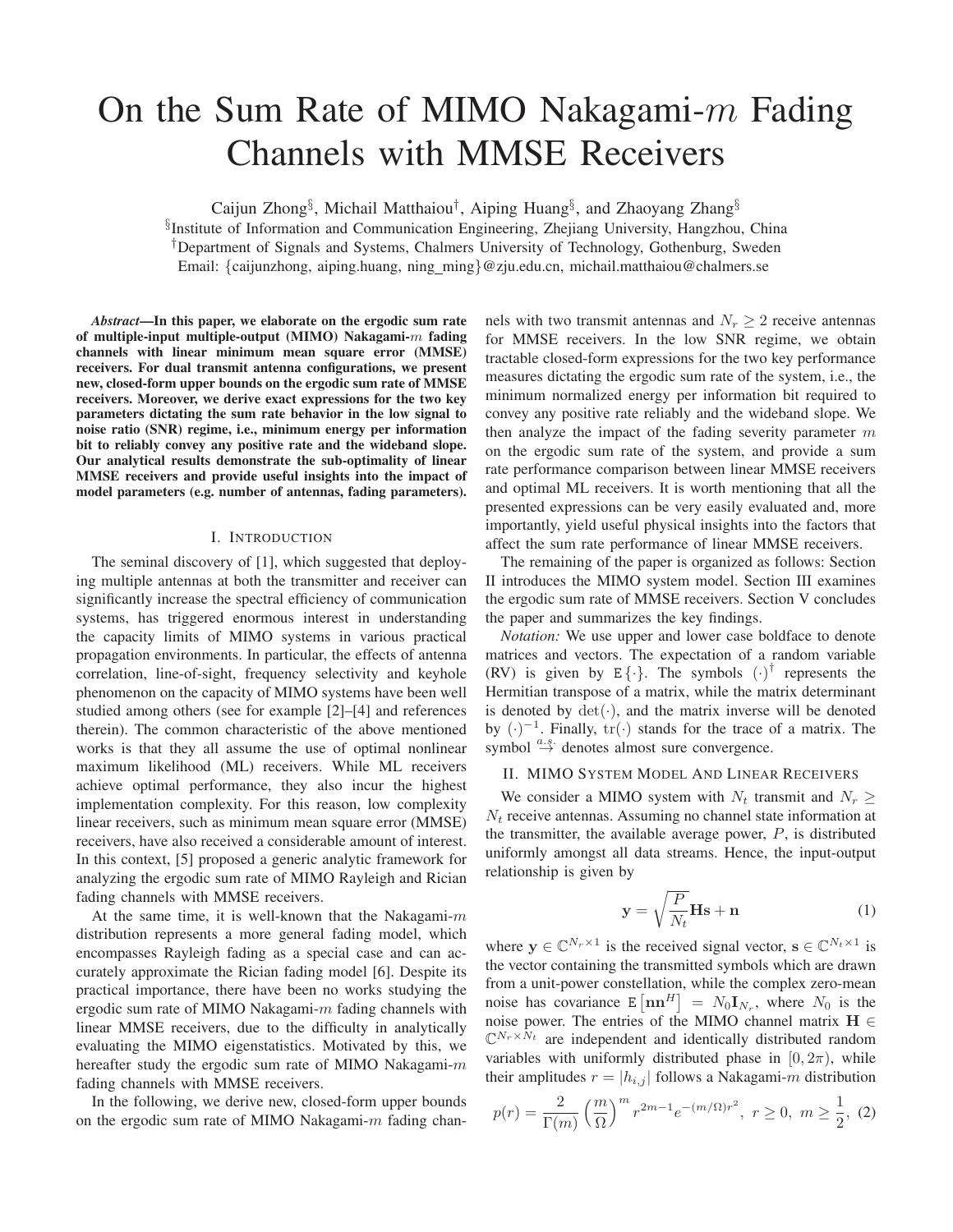where  $\Gamma(\cdot)$  is the well-known Gamma function [7, Eq.  $(8.310.1)$ ] and  $\Omega = E\{r^2\}$  is the average power. Then, the squared Nakagami- $m$  envelope is gamma distributed as  $r^2 \sim \text{Gamma}(m, \Omega/m).$ 

As was previously mentioned, in this paper we are particularly interested in the performance analysis of linear MMSE receivers. Omitting explicit details, the post-processing SNR at the *i*-th receiver output  $(i = 1, \ldots, N_t)$  is given by [8]

$$
\gamma_i^{\text{mmse}} \triangleq \frac{1}{\left[ \left( \mathbf{I}_{N_t} + \frac{\rho}{N_t} \mathbf{H}^\dagger \mathbf{H} \right)^{-1} \right]_{i,i}} - 1 \tag{3}
$$

where  $\rho = P/N_0$  is the average SNR and  $[\cdot]_{i,i}$  returns the *i*th diagonal element of a matrix. Then, assuming independent decoding at the receiver, the achievable ergodic sum rate for both receivers can be expressed as

$$
\mathcal{R}^{\text{mmse}}(\rho) \triangleq \sum_{i=1}^{N_t} \mathbf{E}_{\gamma_i^{\text{mmse}}} \left\{ \log_2 \left( 1 + \gamma_i^{\text{mmse}} \right) \right\}.
$$
 (4)

We note that, in general, a direct evaluation of (4) is difficult due to the lack of analytical closed-form expressions for the probability density function (p.d.f.) of  $\gamma_i^{\text{mmse}}$ .

#### III. MMSE RECEIVERS

In this section, we study the ergodic sum rate of the MIMO Nakagami- $m$  fading channels with MMSE receivers. We first present an upper bound for the ergodic sum rate of  $N_r \times 2$  systems at arbitrary SNRs and then look into the low SNR regime where we examine the sum rate performance of arbitrary  $N_r \times N_t$  systems.

#### *A. Sum Rate Upper Bounds*

In general, an exact analysis of the ergodic sum rate of MIMO Nakagami- $m$  fading channels with MMSE receivers for arbitrary number of antennas is very difficult. Hence, we focus on the practically important case of dual-antenna systems, i.e.,  $N_r \times 2$  MIMO Nakagami-m fading channels, with  $N_r \geq 2$ . Please note that these configurations are likely to be used in many future practical systems (e.g. hand-held devices), thanks to their small size and low implementation cost. We can now present the following key result:

*Proposition 1:* The ergodic sum rate of  $N_r \times 2$  MIMO Nakagami- $m$  fading channels with MMSE receivers is upper bounded by

$$
\mathcal{R}_u^{\text{mmse}}(\rho) = 2\log_2\left(\sum_{k=0}^2 \left(\frac{\rho\Omega}{2}\right)^k k! \binom{2}{k} \binom{N_r}{k}\right) - \frac{\rho N_r \Omega}{\ln 2} {}_3F_1\left(1 + mN_r, 1, 1; 2; -\frac{\rho\Omega}{2m}\right) \tag{5}
$$

where  ${}_{p}F_{q}(\cdot)$  is the generalized hypergeometric function with  $p, q$  non-negative integers [7, Eq. (9.14.1)].

*Proof:* Due to space constraints, the proof is relegated in an extended journal version of this paper [9].

Note that Proposition 1 applies for arbitrary fading parameter  $m$ . For the special case of  $mN_r$  being an integer, Proposition 1 reduces to

$$
\mathcal{R}_u^{\text{mmse}}(\rho) = 2 \log_2 \left( \sum_{k=0}^2 \left( \frac{\rho \Omega}{2} \right)^k k! \binom{2}{k} \binom{N_r}{k} \right) - \frac{2}{\ln 2} \exp \left( \frac{2m}{\rho \Omega} \right) \sum_{k=1}^{mN_r} E_k \left( \frac{2m}{\rho \Omega} \right) \tag{6}
$$

where  $E_n(x) = \int_1^{\infty} \exp(-xt)t^{-n}dt$  is the exponential integral function of order *n*, for  $n = 0, 1, 2, \ldots$ , and  $Re(x) > 0$ .

Moreover, it can be easily shown that due to the law of large numbers, which states that  $\frac{1}{N_r} \mathbf{H}^\dagger \mathbf{H} \stackrel{a.s.}{\rightarrow} \Omega \mathbf{I}_{N_t}$ , the upper bound becomes exact for large  $N_r$  and fixed  $N_t$ :

$$
\mathcal{R}^{\text{mmse}}(\rho) = \mathcal{R}_u^{\text{mmse}}(\rho) = N_t \log_2 \left( \frac{\rho N_r \Omega}{N_t} \right) + \mathcal{O} \left( \frac{1}{N_r} \right).
$$

The above result indicates that increasing  $N_r$  provides a logarithmic sum rate gain. This result is consistent with those reported in [10].

*Corollary 1:* In the high SNR regime, the sum rate upper bound reduces to

$$
\mathcal{R}_u^{\text{mmse}}(\rho) \approx 2\log_2\left(\frac{\rho}{2}m\Omega N_r(N_r-1)\right) - \frac{2}{\ln 2}\psi(N_r m) \tag{7}
$$

where  $\psi(\cdot)$  is the Euler's digamma function [7, Eq. (8.360.1)].

*Proof:* In the high SNR regime, the second term in (19) can be approximated by

$$
\begin{split} \text{term}_{2} &= 2\mathbb{E}_{\mathbf{h}_{i}}\left\{\log_{2}\left(\frac{\rho}{2}\mathbf{h}_{i}^{\dagger}\mathbf{h}_{i}\right)\right\} \\ &= 2\log_{2}\frac{\rho}{2} + \frac{2\left(\frac{m}{\Omega}\right)^{N_{r}m}}{\Gamma(N_{r}m)\ln 2}\int_{0}^{\infty} x^{N_{r}m-1}e^{-\frac{mx}{\Omega}}\ln x dx \\ &= 2\log_{2}\frac{\rho}{2} + \frac{2}{\ln 2}\left(\psi(N_{r}m) - \ln\frac{m}{\Omega}\right) \end{split} \tag{8}
$$

where we have used the integral identity [7, Eq.  $(4.352.1)$ ]. Further noticing that the dominant term in the first item of (5) is the one for  $k = 2$ , we can obtain the desired result after some simple algebraic manipulations.

As we can observe, there is a scaling of 2 multiplying the first term in (7), which indicates that the sum rate of MIMO Nakagami- $m$  channels with MMSE receivers still scales linearly with the minimum number of antennas in the high SNR regime. This is in line with the associated results on optimal ML receivers [2]. Figure 1 examines the tightness of the proposed upper bound given in Proposition 1. For our simulation purposes, we have set  $m = 2$  and  $N_t = 2$ . As we can readily observe, the proposed upper bound is in general quite tight, especially for low to medium SNR values. As anticipated, the tightness of the upper bound improves when  $N_r$  becomes larger and in the limit of large  $N_r$ , the bound becomes exact. Furthermore, it is evident that the sum rate scales linearly with  $N_t$ , and increasing  $N_r$  provides a logarithmic array gain.

#### *B. Low SNR Analysis*

We now look into the low SNR regime, and provide a detailed sum rate characterization of MIMO Nakagami- $m$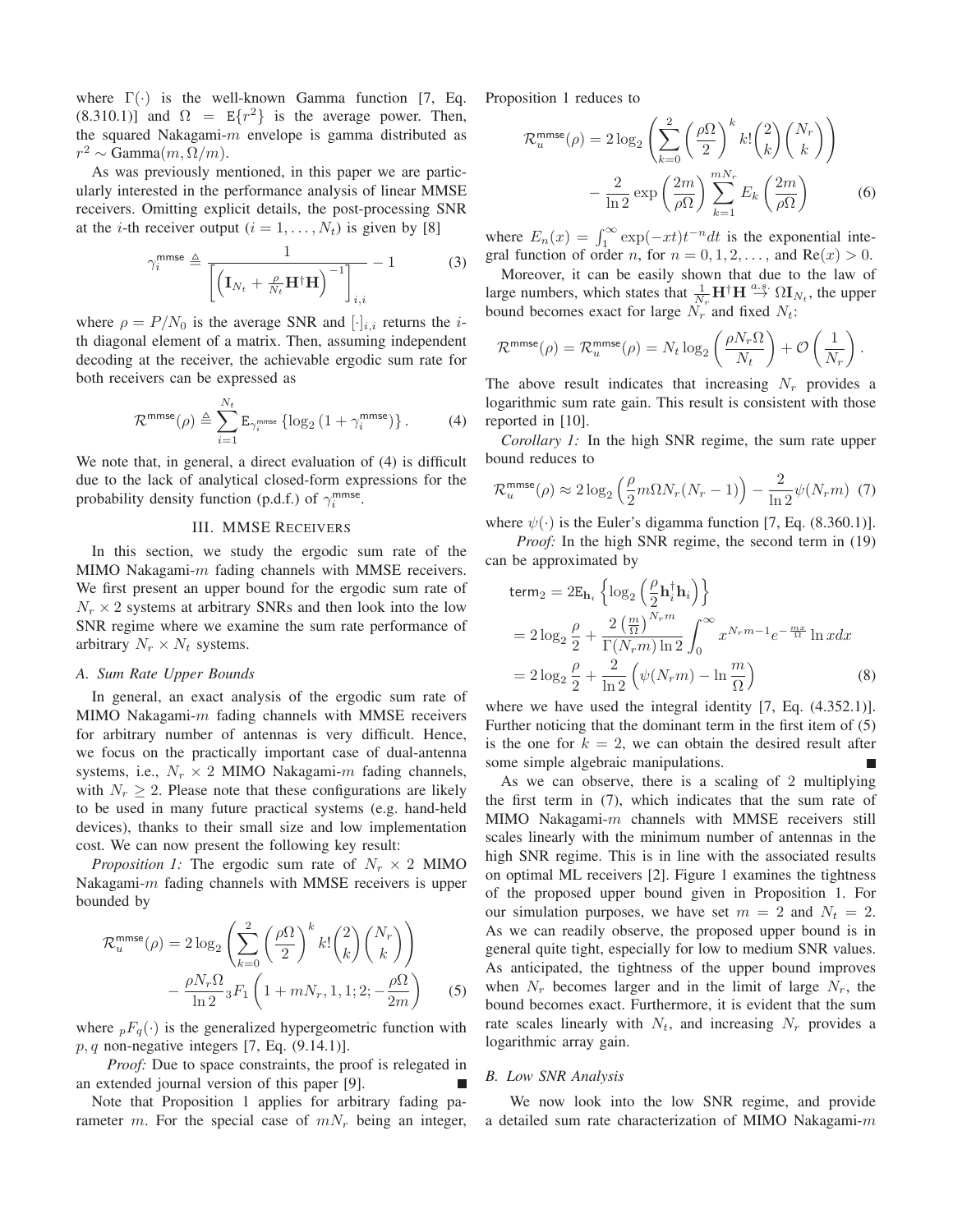

Fig. 1. Ergodic sum rate of MIMO Nakagami- $m$  fading channels with MMSE receivers when  $N_t = 2$  and  $m = 2$ : Monte Carlo simulations vs. Analytical upper bound.

fading channels with MMSE receivers. We first recall that, as it was explicitly demonstrated in [11], the low SNR capacity of MIMO systems can be more accurately captured via the normalized transmit energy per information bit  $E_b/N_0$  rather than via the per-symbol SNR. This capacity representation, also adopted in [12] among others, reads as

$$
\mathcal{R}\left(\frac{E_b}{N_0}\right) \approx \mathcal{S}_0 \log_2\left(\frac{\frac{E_b}{N_0}}{\frac{E_b}{N_0}}\right) \tag{9}
$$

where  $\frac{E_b}{N_0}$  min and  $S_0$  are the two key parameters dictating the low SNR behavior, corresponding to the minimum normalized energy per information bit required to convey any positive rate reliably and the wideband slope, respectively. Following [11], these two figures of merit are defined as

$$
\frac{E_b}{N_0}_{\text{min}} = \frac{1}{\dot{\mathcal{R}}(0)}, \quad \mathcal{S}_0 = -2\ln 2 \frac{\left(\dot{\mathcal{R}}(0)\right)^2}{\ddot{\mathcal{R}}(0)}, \quad (10)
$$

where  $\mathcal{R}(\cdot)$ ,  $\mathcal{R}(\cdot)$  denote the first and second-order derivatives of the sum rate (4) over the SNR  $\rho$ , respectively. Before presenting our main results, we recall the following expressions that hold for MIMO Nakagami- $m$  fading channels with optimal receivers:

*Lemma 1 ([13]):* For  $N_r \times N_t$  MIMO Nakagami-*m* fading channels with optimal receivers, the minimum energy per information bit to reliably convey any positive rate and the wideband slope are respectively given by

$$
\frac{E_b}{N_0 \min} = \frac{\ln 2}{N_r \Omega} \tag{11}
$$

$$
S_0^{\text{opt}} = \frac{2N_r N_t}{N_r + N_t - 1 + 1/m}.
$$
 (12)

With these definitions in hand, we can now present the following novel result:

*Proposition 2:* For  $N_r \times N_t$  MIMO Nakagami- $m$  fading channels with MMSE receivers, the minimum energy per information bit to reliably convey any positive rate and the wideband slope are respectively given by

$$
\frac{E_b}{N_0}_{\text{min}}^{\text{mmse}} = \frac{\ln 2}{N_r \Omega} \tag{13}
$$

$$
S_0^{\text{mmse}} = \frac{2N_r N_t}{N_r + 2N_t - 2 + 1/m}.\tag{14}
$$

#### *Proof:* See Appendix A.

Interestingly, the minimum required  $\frac{E_b}{N_0}$  is independent of the Nakagami- $m$  factor and number of transmit antennas. The impact of the former parameter can be assessed only via the wideband slope, which is an increasing function of  $m$ . Moreover, it is easily seen that  $m$  has a noticeable impact on  $S_0^{\text{mmse}}$  for small number of antennas, while its impact is significantly reduced for higher number of antennas. In fact, we can trivially upper  $(m \to \infty)$  and lower  $(m = 0.5)$  bound  $S_0^{\text{mmse}}$  as follows:

$$
\frac{2N_rN_t}{N_r + N_t - 2} \le S_0^{\text{mmse}} \le \frac{2N_rN_t}{N_r + 2N_t}.\tag{15}
$$

We note that for Rayleigh fading conditions (i.e.  $m = 1$ ), (13)– (14) respectively coincide with [5, Eq. (33)] and [5, Eq. (52)]. Comparing now (11) with (13), we can easily infer that the MMSE receiver is optimal in terms of  $\frac{E_b}{N_0}_{\text{min}}$ . On the other hand, the sub-optimality of the MMSE receiver is reflected via a reduced  $S_0$ . This can be clearly observed in Fig. 2, which illustrates the low SNR sum rate of optimal and MMSE receivers for different MIMO configurations. Moreover, we see that the relative difference between the sum rate curves increases for larger MIMO configurations. This implies that when the number of transmit antennas  $N_t$  increases, MMSE receivers perform poorly due to the increased number of interfering streams. In particular, we have that

$$
\frac{S_0^{\text{opt}}}{S_0^{\text{mmse}}} = 1 + \frac{N_t - 1}{N_r + N_t - 1 + 1/m}.
$$
 (16)

The above ratio is decreasing in  $N_r$  and increasing in  $N_t$ , thereby demonstrating the improved interference cancellation capability of MMSE receivers for a high number of receive antennas  $N_r$ . In addition, for fixed  $N_r$  and  $m$ , (16) can be bounded as follows:

$$
1 \le \frac{S_0^{\text{opt}}}{S_0^{\text{mmse}}} < 2. \tag{17}
$$

The lower bound in (17) is attained only when  $N_t = 1$ . This is anticipated, since MMSE receivers become optimal for a single transmit antenna [8]. The upper bound in (17) is obtained when  $N_t \rightarrow \infty$ , which indicates the inherently poor performance of the MMSE receiver when the number of transmit antennas exceeds the number of receive antennas. Note that similar conclusions were also drawn in [5].